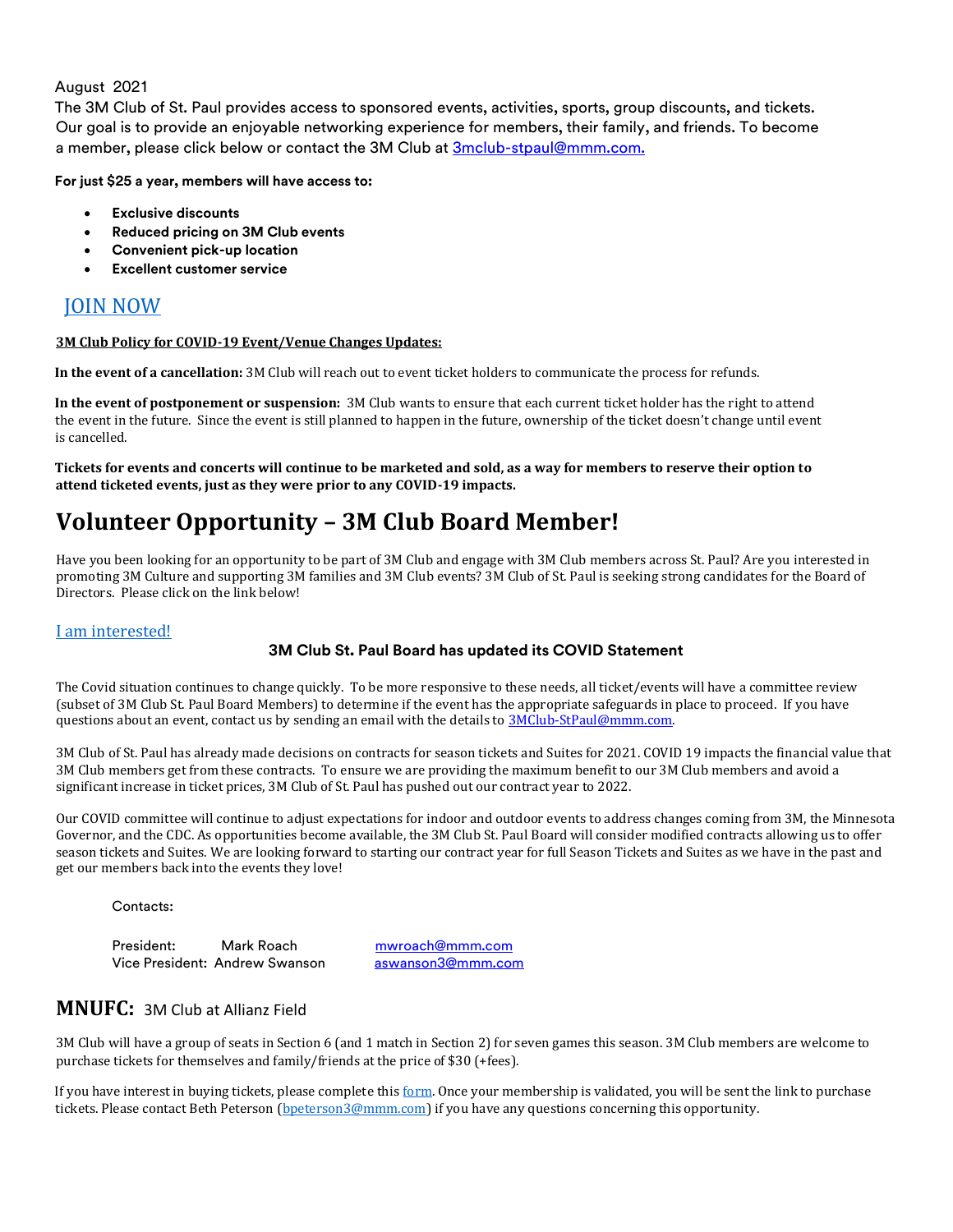**Purchase St. Paul Saints tickets direct:** The offer is for a Saints Outfield Reserved Ticket and Saints Hat for \$16 (\$29 value)! Ticket link[: saintsgroups.com](http://saintsgroups.com/) Password: **Innovation**

# **3M Club St. Paul is looking for Volunteers to help at events:**

Looking to volunteer your time and give back to 3M and our children?

We are looking for volunteers for a potential 2021 Kids Halloween Party as well as a 2021 Children's Christmas Party.

This takes a lot of effort of the 3M Club members to plan, so the more people we can get, the easier it will be and the more fun for our kiddos. The first event is scheduled for Thursday October 28<sup>th</sup>, from 6PM to 8PM at the Childrens Museum! Volunteers would be needed around 5:15 to 8:30 pm the night of the event. Shifts can be flexible if needed.

Please reach out to Annie Daugherty [adaugherty@mmm.com](mailto:adaugherty@mmm.com) if you would like to be added to my volunteer list.

**Valley Fair!** discount out on 3Mclub.com website under "Discounts" Check it out!

State Fair tickets: 3M club will not have advance State Fair tickets for sale. Members who are interested in tickets should purchase directly from the State Fair organization at the discounted price.

<https://www.mnstatefair.org/tickets>

# 3M Fitness Club Offering for 3M Club St. Paul Members:

The 3M Fitness Centers are currently offering a wide variety of virtual offerings to keep you engaged while working from home. Weekly, you can tune in for free options including LIVE virtual fitness classes and virtual well-being calls.

**Offering a 6 week Sculpt Yoga series Beginning on August 11th.** 3M club members would receive the discounted rate of \$60 for the class.



## **2021: 3M Club Presents the 14th Annual Beer Tasting**

## **Beer/Cider/Seltzer/Spirits (but mostly beer) Tasting**

Thursday October 7th; 5:30-8:30 PM

Oak Marsh - 526 Inwood Ave N, Oakdale, MN 55128

Buffet of Hors d'oeuvers provided, including the famous mashed potato bar

20+ Vendors featuring over 100+ beverages to sample (list sent electronically in advance)

\$30 per person (before Sept 10th 2021). Great value when most Beer Tastings cost \$45-85 without food!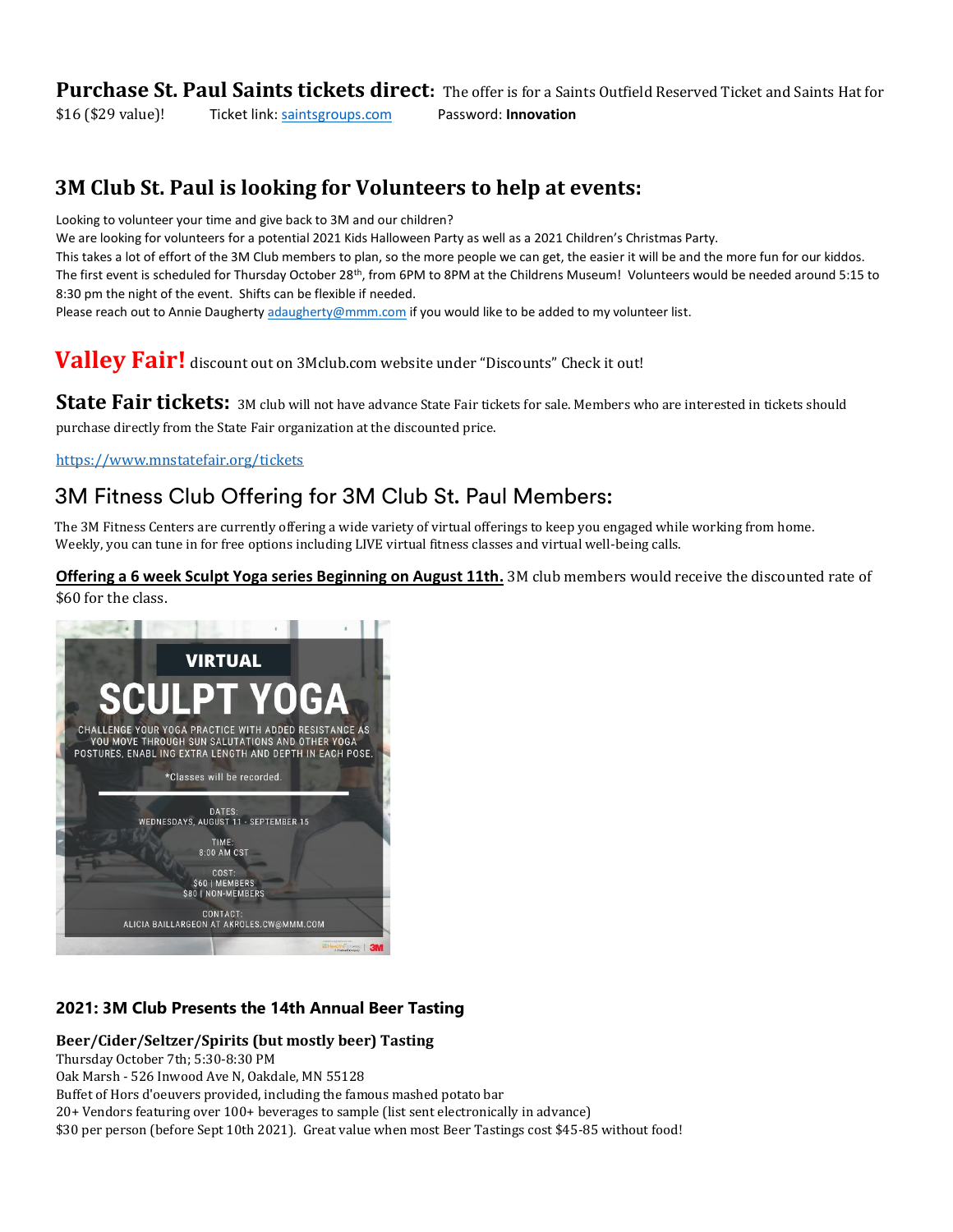All participants must be 21 or older. 3M Club reserves the right to require valid ID. All participants will be asked to sign a waiver at check in. To purchase tickets, please complete the form below.

Once your membership with 3M Club of St. Paul has been confirmed you will be emailed a secure payment link from Square by one of our representatives.

**[Sign up to Attend Beer Tasting!](https://forms.office.com/Pages/ResponsePage.aspx?id=xMPK-qXiV0KvdiBcioId2xfPV-iTQi9EmSvDStt9q_VUNUpLSUZaUkVWQVdXUFFWNklLRVJJUTJQMyQlQCNjPTEkJUAjdD1n)**

## **Kids Halloween Event Thursday, October 28th, 2021 Minnesota Children's Museum from 6-8 pm \$6.00 per person (Children under age 1 are free) \*for those with family members with food allergies, please be advised all treats/toys will be safe from the top 8 food allergies!**

**[A Spooktacular Evening at Minnesota Children's Museum](https://forms.office.com/Pages/ResponsePage.aspx?id=xMPK-qXiV0KvdiBcioId2xfPV-iTQi9EmSvDStt9q_VUN1pLN0ZMNVdLVkpUR1VDM0RUWkIzUzAxTSQlQCNjPTEkJUAjdD1n) Sign up by clicking on the link!**

# 3M Club at the Virtual Hub

We've heard a lot of great feedback about 3M Club at the Hub. With the COVID-19 challenges, we are continuing this as a virtual support session. If you need to make a payment or need information on an event or venue, please give a board member (see contact info below) a call between 11 am to 1 pm on Wednesdays until further notice.

In addition, you may reach Laura Griffin Boyle for 3M Club Member support Monday – Friday during the hours of 7:30 AM to 3:30 PM at (651-381-2381 Teams).

## **Thank you for your interest in 3M Club!**

## 3M Club Volunteer Board assignments by Venue:

- Allianz (United) Beth Peterson –Secretary (651) 736-3408
- CHS Field (Saints) Laura Griffin Boyle Member Services 651- 381-2381
- Target Center (Timberwolves, Lynx, and Concerts) Curtis Christensen- cchristensen2@mmm.com
- Target Field (Twins) Annie Daugherty– Events (652) 733-2521
- US Bank (Vikings) Candice Bacchus Sports and Activity Clubs (651) 226-6794
- Xcel (Concerts) Andrew Swanson Vice President (651) 737-5348
- Xcel (Wild) Abby Kangas Membership akangas@mmm.com
- Larry Brown Special Projects (651) 736-7385
- Tickets Marketing, Curtis Christensen cchristensen2@mmm.com
- Tickets Operational, Broadway Across America Jean Wendlandt jrwendlandt1@mmm.com
- Laura Griffin Boyle Member Services Coordinator (651-381-2381)
- Mark Roach President (651) 497 0431

## **Broadway Across America!**

## **Disney's Frozen**

**Thursday, Oct. 7 at 7:30pm** 30 seats at \$85.50 each **Saturday, Oct. 9 at 2pm** 30 seats at \$114 each 20 seats at \$89 each **Oklahoma!**

**Thursday, Nov. 11 at 7:30pm** 21 seats at \$76.50 each 10 seats at \$69 each

## **Anastasia**

**Thursday, Dec. 16 at 7:30pm** 30 seats at \$94.50 each **Saturday, Dec. 18 at 2pm** 20 seats at \$94.50 each 20 seats at \$63 each

## **Come From Away**

**Thursday, Jan. 19 at 7:30pm** 50 seats at \$94.50 each

#### **Jersey Boys**

**Thursday, Feb. 3 at 7:30pm** 50 seats at \$76.50 each

## **Pretty Woman**

**Thursday, Feb. 24 at 7:30pm** 33 seats at \$76.50 each

**Click here to verify membership and obtain discount** [Broadway Across America](https://forms.office.com/Pages/ResponsePage.aspx?id=xMPK-qXiV0KvdiBcioId2xfPV-iTQi9EmSvDStt9q_VUODBJV0RLVllVQkk4TzNMSTBaTldIMExSQiQlQCNjPTEkJUAjdD1n)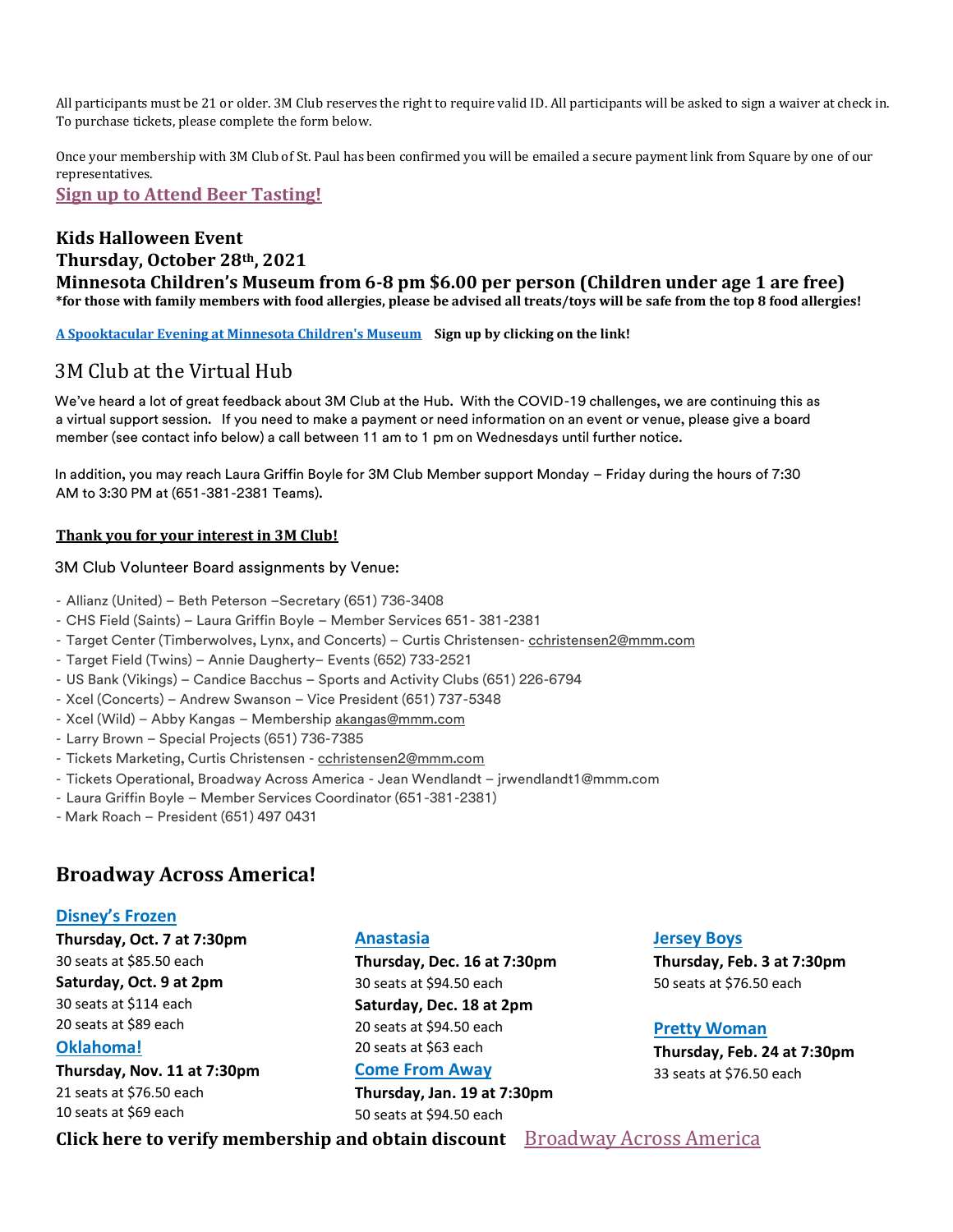# Concerts, Sporting Events and more!

| below. Laura will reach out to the winners of the drawing via email in 2021. |                           |                |                  |                               |  |  |  |
|------------------------------------------------------------------------------|---------------------------|----------------|------------------|-------------------------------|--|--|--|
| Date(s)                                                                      | Event                     | <b>Drawing</b> |                  | Location                      |  |  |  |
|                                                                              |                           |                | <b>Price tkt</b> |                               |  |  |  |
|                                                                              |                           | Date           |                  |                               |  |  |  |
| Dec. 3, 2021                                                                 | <b>Impractical Jokers</b> | July 30        | \$90             | Suite #63, Target Center      |  |  |  |
| July 30, 2022                                                                | <b>Roger Waters</b>       | April, 22      | \$205            | Suite #63, Target Center      |  |  |  |
| Sept 15, 2022                                                                | My Chemical<br>Romance    | June 30        | \$205            | Suite #27, Xcel Energy Center |  |  |  |

**Ticket Drawings I** 3M Club members may enter a drawing for a chance to purchase tickets for each of the following concerts

## **Ticket Purchase**

| Date(s)          | Event                               | Price/tkt |                               |
|------------------|-------------------------------------|-----------|-------------------------------|
| Aug 23, 2021     | Green Day/Fall out Boy/Weezer \$120 |           | Target Field                  |
| Jan 21, 2022     | The Weeknd After Hours              | \$155     | Suite #27, Xcel Energy Center |
| <b>Postponed</b> | The Killers                         | \$105     | Suite #27, Xcel Energy Ctr    |

## **Concert Dates Rescheduled:**

## **Target Center: XCEL Energy Center:**

JoJo Siwa is now scheduled for 2/7/2022 The Weekend After 1/21/2022

Justin Bieber 5/6/2022 Elton John 3/22/2022 and 3/23/2022

Twin City Take Over God Smack 5/7/2022 My Chemical Romance  $9/15/2022$ 

Rage Against the Machine 5/15/2022

Roger Waters 7/30/2022

## **Cancelled Concerts: Maroon 5, Reba and Tame Impala - Cancelled**

Ongoing Discounts I View our new [discounts page](http://3mclub.com/member-only/discounts/) on 3MClub.com!

- Broadway Shows **updates are in this newsletter!**
- [Chanhassen Dinner Theatre](http://3mclub.com/files/6115/8335/4379/Chanhassen_2020.pdf)
- [Nickelodeon Universe Discount has been discontinued during Covid 19 due to restrictions](http://3mclub.com/files/4315/9793/8602/Nickelodeon_Universe.pdf)
- **[Park Square Theatre](http://3mclub.com/files/4515/9793/6533/2020_Park_Square_Theatre.pdf)**
- [Royal Golf Club](http://3mclub.com/files/9716/1072/7623/2021_Royal_Golf_Rates_Sheet_003.pdf)
- [MERSC](http://www.mersc.com/) [–](http://www.mersc.com/) [MN Employees Recreation & Services Council](http://www.mersc.com/) [–](http://www.mersc.com/) [over 300 additional discounts!](http://www.mersc.com/)
- Minnesota Transportation Museum at Jackson Street Roundhouse
- **[Valley Fair](http://3mclub.com/index.php/download_file/view/1755/427/)**

# **Sports and Activity Club Listings & News**

To see a full list of sports and activity clubs, visit [3MClub.com](http://www.3mclub.com/)

## **New Clubs are welcome!**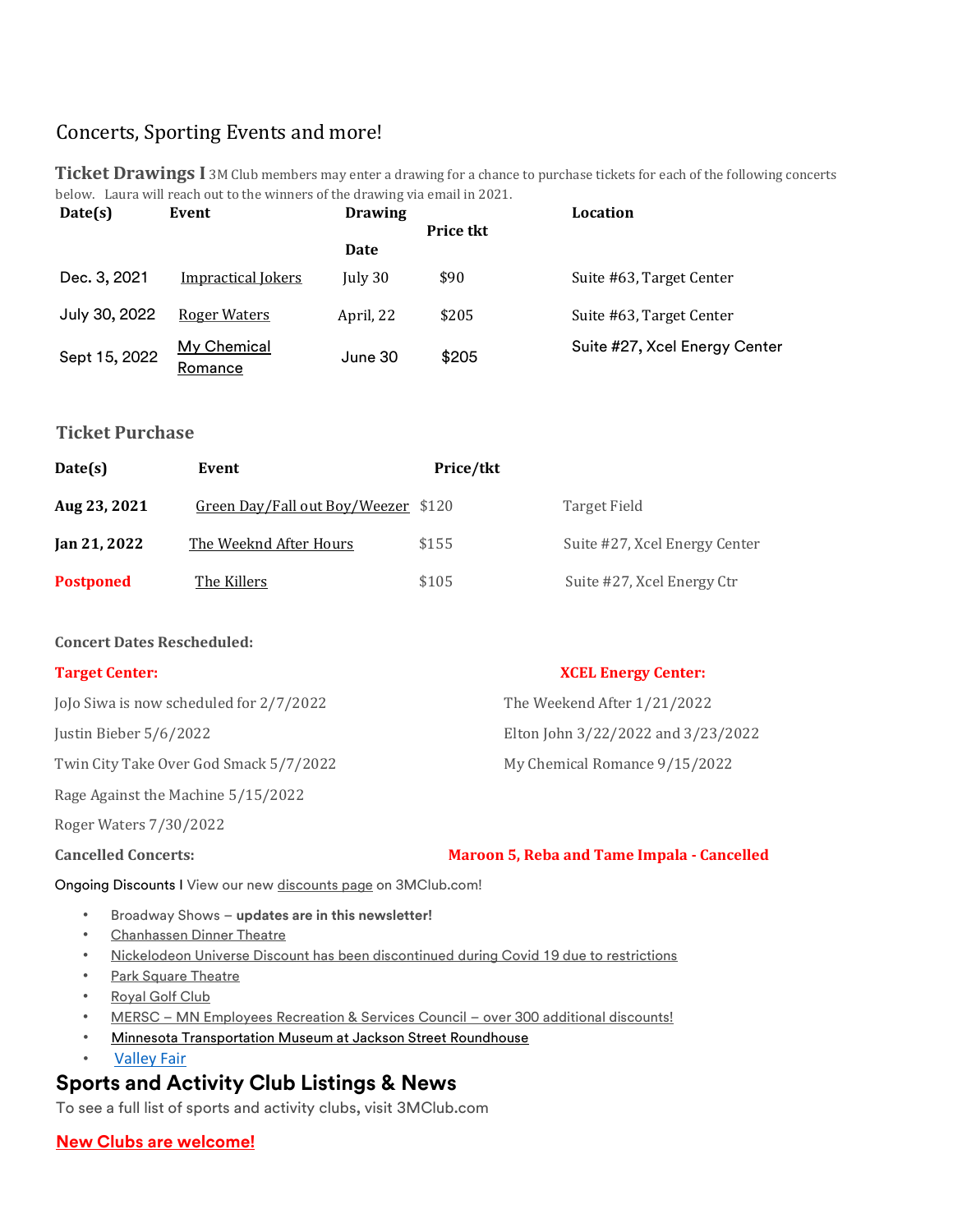| <b>Activity Club Name</b>                                  | <b>Contact Name</b>                | <b>Contact Info</b>                          |  |
|------------------------------------------------------------|------------------------------------|----------------------------------------------|--|
| <b>Amateur Radio Club</b>                                  | <b>Ron Walkinshaw</b>              | riwalkinshaw@mmm.com or 651.334.7658         |  |
| <b>Archery Club</b>                                        | Greg Rigdon                        | grigdon@mmm.com 651.458.2146                 |  |
|                                                            | Adam Miller                        | admiller@mmm.com or 651.736.0046             |  |
| <b>Bicycle User Group</b>                                  | Mark O'Neill                       | mboneill@mmm.com                             |  |
| <b>Bocce Ball Club</b>                                     | Michael Kobe                       | mwkobe@mmm.com or 651.733.6476               |  |
| Brazilian Jiu-Jitsu Club                                   | <b>Matt Peters</b>                 | mgpeters@mmm.com                             |  |
| Camera Club                                                | <b>Mike Prokosch</b>               | miprokosch1@comcast.net or 651.429.6750      |  |
| <b>Classic Cruisers Club</b>                               | <b>Scott Meyer</b>                 | hangloosedeuce@aol.com or 651.307.1157       |  |
| Clown Club                                                 | JoAnn Buhl                         | getaclown@comcast.net or 651.777.8056        |  |
| Couple's Golf League                                       | <b>Trevor Shearen</b>              | trevor.shearen@mmm.com or 651.768.1118       |  |
| Oak Glen Golf Course                                       |                                    |                                              |  |
| Dance Club                                                 |                                    | US-3MDance@mmm.com                           |  |
| Digital Imaging & Optics Club                              | <b>Matt Mortensen</b>              | mmortensen@mmm.com                           |  |
| <b>Ducks Unlimited</b>                                     | <b>Brian Leach</b>                 | bjleach@mmm.com or 651.736.2833              |  |
| <b>Essential Oil</b>                                       |                                    | Yammer group                                 |  |
| <b>Gamer Club</b>                                          | <b>Colin Perkins</b>               | cperkins@mmm.com                             |  |
| <b>Genealogy Club *Virtual Events</b><br><b>Available!</b> | <b>Kelly Alaspa</b>                | kjalaspa@mmm.com or 651.733.6845             |  |
| Home Brew Club                                             | Jason Howland                      | JHowland@mmm.com or                          |  |
|                                                            |                                    | 3mHomeBrewClub@gmail.com                     |  |
| Home Improvement Club                                      | Sherry                             | sdholtmeyer@outlook.com or 651.459.0456      |  |
|                                                            | Holtmeyer                          |                                              |  |
| <b>Karate Club</b>                                         | Tom Corrigan                       | 651.736.6885                                 |  |
| Language Society                                           | Dave Yarusso                       | daveyarusso@gmail.com or                     |  |
|                                                            |                                    | https://tinyurl.com/3MLanguage               |  |
| Men's 9 Hole Golf PM League                                | Joel Bradley                       | jjbradley@mmm.com or 651.733.9075            |  |
| Outdoor Club * Virtual events                              | Bryan Nestingen                    | bnestingen@mmm.com                           |  |
| available!                                                 |                                    |                                              |  |
| PC Club                                                    | Jim Homan                          | jghoman@mmm.com or 651.736.7899              |  |
| <b>Quilting Club</b>                                       | Danith Fryar                       | dfryar@mmm.com                               |  |
| <b>Radio Control Model Aircraft</b><br>Club                | <b>Ed Mursko</b>                   | https://3mclubrcflyers.org/                  |  |
| <b>Running Club</b>                                        | Ryan Daye                          | riday@mmm.com                                |  |
| Scrap and Stamp Club *Virtual                              | Tiffany                            | <u>talexander@mmm.com</u>                    |  |
| events available!                                          | Alexander                          |                                              |  |
| Ski, Snowboard and Social Club                             | Joanne Harvala<br><b>Ben Gandy</b> | www.hootline.com                             |  |
| Softball                                                   |                                    | http://3mclub.com/member-only/sports/        |  |
| Speech - 3M Verbal Innovators                              | Dave                               | ddegenhardt.cw@mmm.com                       |  |
| Toastmasters Club *Virtual                                 | Degenhardt                         | ryela@@mmm.com                               |  |
| events available                                           | Ruben Yela                         |                                              |  |
| Speech - Tartan Toastmasters                               |                                    | https://162.toastmastersclubs.org            |  |
| Club                                                       |                                    |                                              |  |
| Speech - Windchimes                                        | Lillie Mobley                      | http://windchimes.toastmastersclubs.org/     |  |
| <b>Toastmasters Club *Virtual</b>                          |                                    |                                              |  |
| events available                                           |                                    |                                              |  |
| <b>Sport Fishing Club</b>                                  | Ron Taber                          | ritabar@comcast.net or 651.690.0604          |  |
| <b>Table Tennis Club</b>                                   | Kevin Eberman                      | kweberman@mmm.com or 651.274.6814            |  |
| Tai Chi Club<br><b>Barb Walczak</b>                        |                                    | 651.733.1627                                 |  |
| Tartan Niners Women's Golf                                 | Kathy Peterson                     | kanda.peterson83@gmail.com or slkorp@msn.com |  |
| League - Oak Marsh                                         | Sue Korpela                        |                                              |  |
| <b>Tennis League</b>                                       | Lillie Mobley                      | Imobley2@mmm.com                             |  |